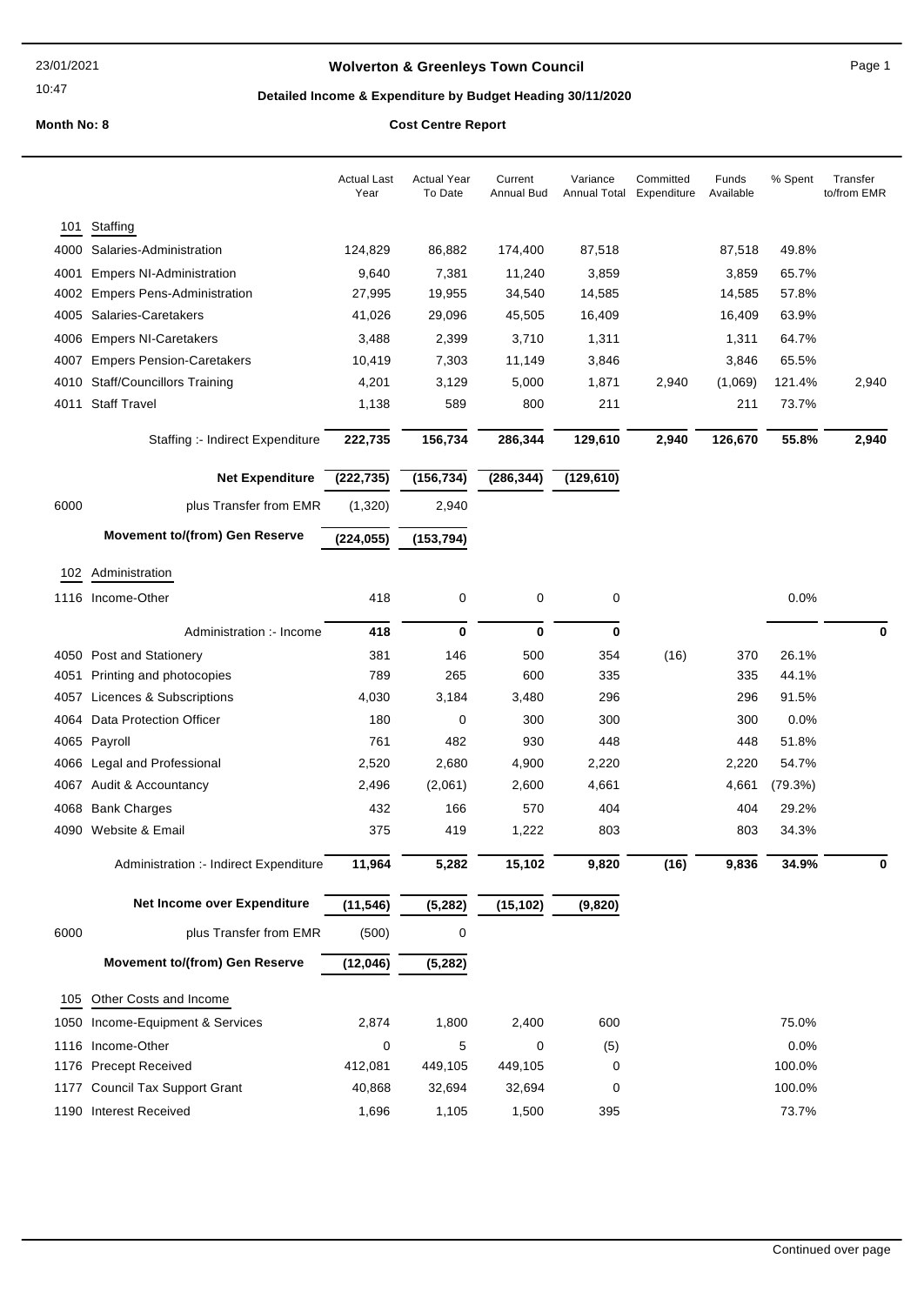#### 23/01/2021

# 10:47

# **Wolverton & Greenleys Town Council** Magness Council Page 2

# **Detailed Income & Expenditure by Budget Heading 30/11/2020**

|          |                                            | <b>Actual Last</b><br>Year | <b>Actual Year</b><br>To Date | Current<br>Annual Bud | Variance  | Committed<br>Annual Total Expenditure | Funds<br>Available | % Spent | Transfer<br>to/from EMR |
|----------|--------------------------------------------|----------------------------|-------------------------------|-----------------------|-----------|---------------------------------------|--------------------|---------|-------------------------|
|          | 1191 Lamit Property Fund                   | 5,549                      | 2,510                         | 0                     | (2, 510)  |                                       |                    | 0.0%    |                         |
|          | Other Costs and Income :- Income           | 463,068                    | 487,220                       | 485,699               | (1, 521)  |                                       |                    | 100.3%  | 0                       |
|          | <b>Net Income</b>                          | 463,068                    | 487,220                       | 485,699               | (1, 521)  |                                       |                    |         |                         |
| 6000     | plus Transfer from EMR                     | (400)                      | 0                             |                       |           |                                       |                    |         |                         |
| 6001     | less Transfer to EMR                       | 665                        | 0                             |                       |           |                                       |                    |         |                         |
|          | <b>Movement to/(from) Gen Reserve</b>      | 462,003                    | 487,220                       |                       |           |                                       |                    |         |                         |
| 201      | Town Hall-Running                          |                            |                               |                       |           |                                       |                    |         |                         |
| 1000     | <b>Rent from Tenants</b>                   | 20,391                     | 13,451                        | 20,000                | 6,549     |                                       |                    | 67.3%   |                         |
| 1005     | Telephone/Photocopy Recharges              | 0                          | 0                             | 0                     | 0         |                                       |                    | 0.0%    |                         |
|          | 1007 Internet recharges                    | 0                          | 0                             | 540                   | 540       |                                       |                    | 0.0%    |                         |
|          | 1010 Library Recharges                     | 7,000                      | 5,250                         | 7,000                 | 1,750     |                                       |                    | 75.0%   |                         |
| 1110     | Income-Meeting Room                        | 1,000                      | 14                            | 1,000                 | 986       |                                       |                    | 1.4%    |                         |
|          | 1115 Income-Photocopying                   | 339                        | 0                             | 300                   | 300       |                                       |                    | 0.0%    |                         |
|          | 1116 Income-Other                          | 2,067                      | 921                           | 1,600                 | 679       |                                       |                    | 57.6%   |                         |
|          | Town Hall-Running :- Income                | 30,798                     | 19,636                        | 30,440                | 10,804    |                                       |                    | 64.5%   | $\mathbf 0$             |
|          | 4058 IT Costs                              | 7,060                      | 7,662                         | 8,500                 | 838       | 240                                   | 598                | 93.0%   |                         |
|          | 4100 Rates                                 | 5,897                      | 5,993                         | 6,200                 | 207       |                                       | 207                | 96.7%   |                         |
|          | 4101 Water Charges                         | 398                        | 298                           | 400                   | 102       |                                       | 102                | 74.5%   |                         |
| 4110 Gas |                                            | 2,373                      | 1,462                         | 2,000                 | 538       |                                       | 538                | 73.1%   |                         |
| 4111     | Electricity                                | 5,056                      | 1,538                         | 4,325                 | 2,787     |                                       | 2,787              | 35.6%   |                         |
|          | 4115 Telephone                             | 1,487                      | 13                            | 1,500                 | 1,487     |                                       | 1,487              | 0.9%    |                         |
|          | 4116 Internet                              | 651                        | 271                           | 630                   | 359       |                                       | 359                | 43.0%   |                         |
|          | 4120 Town Hall-Minor Expenses              | 1,058                      | 245                           | 1,500                 | 1,255     | 66                                    | 1,189              | 20.7%   |                         |
|          | 4125 Town Hall-Maintenance                 | 4,908                      | 1,347                         | 8,000                 | 6,653     | 314                                   | 6,339              | 20.8%   |                         |
|          | 4126 Cleaning                              | 4,610                      | 2,656                         | 7,000                 | 4,344     |                                       | 4,344              | 37.9%   |                         |
|          | 4128 Town Hall-Security                    | 2,117                      | 588                           | 1,700                 | 1,112     |                                       | 1,112              | 34.6%   |                         |
|          | 4140 PWLB-Repayments                       | 40,953                     | 40,953                        | 41,000                | 47        |                                       | 47                 | 99.9%   |                         |
|          | 4315 Equipmt Purchase & Maint.             | 1,146                      | 1,330                         | 3,500                 | 2,170     | 1,130                                 | 1,040              | 70.3%   |                         |
|          | Town Hall-Running :- Indirect Expenditure  | 77,715                     | 64,356                        | 86,255                | 21,899    | 1,751                                 | 20,148             | 76.6%   | 0                       |
|          | Net Income over Expenditure                | (46, 917)                  | (44, 721)                     | (55, 815)             | (11, 094) |                                       |                    |         |                         |
| 6000     | plus Transfer from EMR                     | 2,867                      | 0                             |                       |           |                                       |                    |         |                         |
|          | <b>Movement to/(from) Gen Reserve</b>      | (44, 050)                  | (44, 721)                     |                       |           |                                       |                    |         |                         |
| 202      | <b>Town Hall-Projects</b>                  |                            |                               |                       |           |                                       |                    |         |                         |
|          | 4315 Equipmt Purchase & Maint.             | 1,415                      | 0                             | 0                     | 0         |                                       | 0                  | 0.0%    |                         |
|          |                                            |                            |                               |                       |           |                                       |                    |         |                         |
|          | Town Hall-Projects :- Indirect Expenditure | 1,415                      | 0                             | 0                     | 0         | $\bf{0}$                              | 0                  |         | 0                       |
|          | <b>Net Expenditure</b>                     | (1, 415)                   | 0                             | 0                     | 0         |                                       |                    |         |                         |
| 6000     | plus Transfer from EMR                     | 1,415                      | 0                             |                       |           |                                       |                    |         |                         |
|          | <b>Movement to/(from) Gen Reserve</b>      | 0                          | 0                             |                       |           |                                       |                    |         |                         |
|          |                                            |                            |                               |                       |           |                                       |                    |         |                         |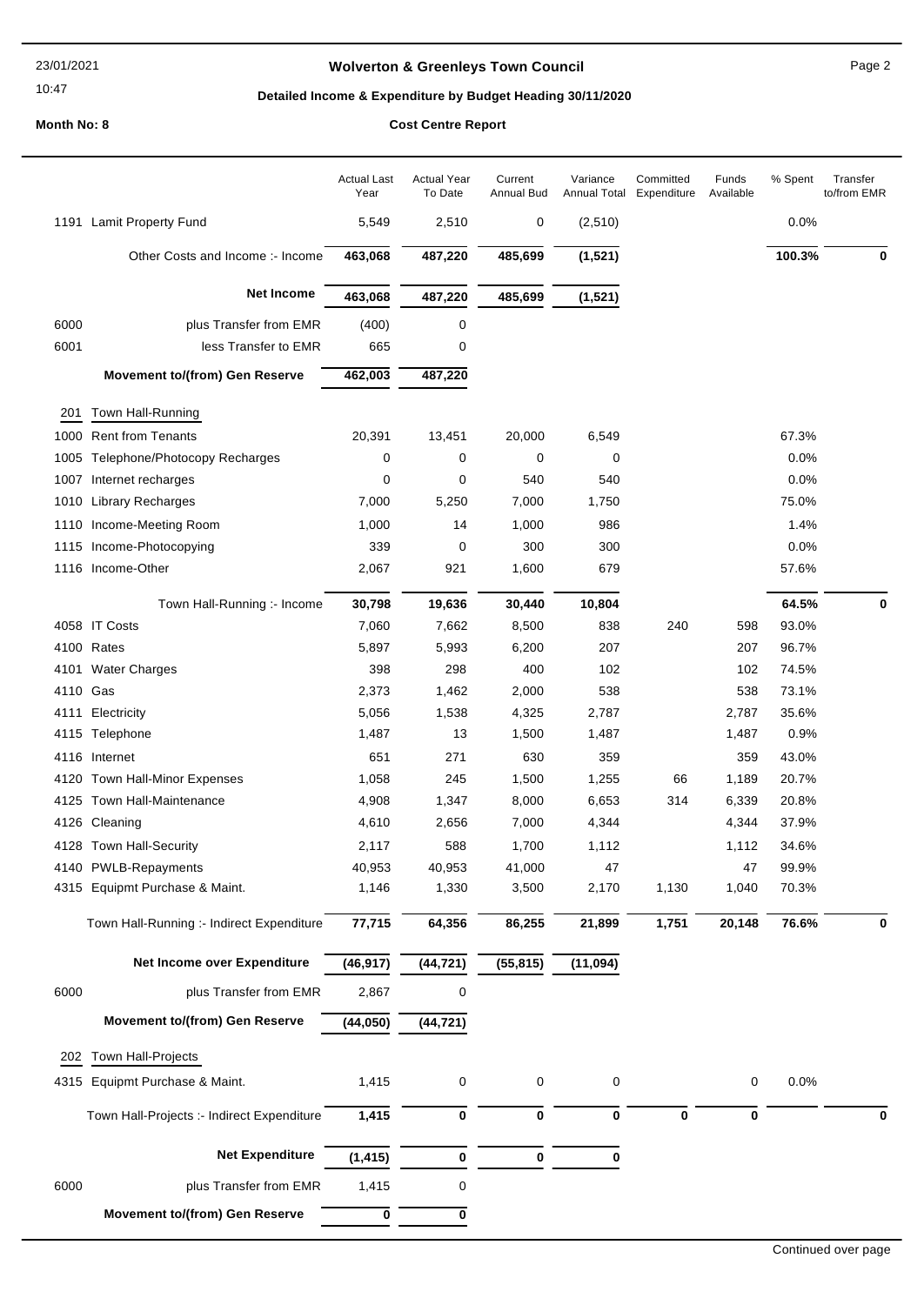# **Wolverton & Greenleys Town Council** Magness Council Page 3

# **Detailed Income & Expenditure by Budget Heading 30/11/2020**

|  | <b>COST CENTE REPORT</b> |  |
|--|--------------------------|--|
|  |                          |  |

|      |                                                 | <b>Actual Last</b><br>Year | <b>Actual Year</b><br>To Date | Current<br>Annual Bud | Variance<br>Annual Total | Committed<br>Expenditure | Funds<br>Available | % Spent | Transfer<br>to/from EMR |
|------|-------------------------------------------------|----------------------------|-------------------------------|-----------------------|--------------------------|--------------------------|--------------------|---------|-------------------------|
| 203  | <b>Leased Assets</b>                            |                            |                               |                       |                          |                          |                    |         |                         |
|      | 1116 Income-Other                               | 561                        | 0                             | 0                     | 0                        |                          |                    | 0.0%    |                         |
|      | Leased Assets :- Income                         | 561                        | 0                             | $\mathbf 0$           | $\mathbf 0$              |                          |                    |         | 0                       |
|      | 4152 Greenleys Depot                            | 3,712                      | 448                           | 3,500                 | 3,052                    | 535                      | 2,517              | 28.1%   |                         |
|      | 4153 Water Tower                                | 3,859                      | 126                           | 3,000                 | 2,874                    |                          | 2,874              | 4.2%    |                         |
|      | 4155 Urban Farm                                 | 1,403                      | (421)                         | 500                   | 921                      |                          | 921                | (84.2%) |                         |
|      | Leased Assets :- Indirect Expenditure           | 8,975                      | 153                           | 7,000                 | 6,847                    | 535                      | 6,312              | 9.8%    | 0                       |
|      | Net Income over Expenditure                     | (8, 413)                   | (153)                         | (7,000)               | (6, 847)                 |                          |                    |         |                         |
| 210  | Allotments                                      |                            |                               |                       |                          |                          |                    |         |                         |
| 1020 | <b>Community Orchard</b>                        | 41                         | 47                            | 58                    | 11                       |                          |                    | 80.7%   |                         |
| 1021 | Hodge Furze                                     | 328                        | 51                            | 0                     | (51)                     |                          |                    | 0.0%    |                         |
|      | 1022 Old Wolverton                              | 903                        | 675                           | 706                   | 31                       |                          |                    | 95.7%   |                         |
|      | 1023 Stacey Hill                                | 4,372                      | 5,540                         | 5,809                 | 269                      |                          |                    | 95.4%   |                         |
|      | Allotments :- Income                            | 5,644                      | 6,313                         | 6,573                 | 260                      |                          |                    | 96.0%   | 0                       |
|      | 4379 New Projects                               | 12                         | 0                             | 0                     | 0                        |                          | 0                  | 0.0%    |                         |
|      | 4400 General Allotment Costs                    | 8,410                      | 404                           | 0                     | (404)                    |                          | (404)              | 0.0%    |                         |
| 4405 | <b>Stacey Hill Expenses</b>                     | 1,587                      | 1,706                         | 1,375                 | (331)                    | 20                       | (351)              | 125.5%  |                         |
|      | 4406 Hodge Furze                                | 3,663                      | 0                             | 0                     | 0                        |                          | 0                  | 0.0%    |                         |
| 4407 | Old Wolverton                                   | 848                        | 422                           | 490                   | 68                       | 40                       | 28                 | 94.3%   |                         |
|      | 4408 Orchard Allotments                         | 175                        | 110                           | 350                   | 240                      |                          | 240                | 31.5%   |                         |
|      | Allotments :- Indirect Expenditure              | 14,694                     | 2,643                         | 2,215                 | (428)                    | 60                       | (488)              | 122.0%  | 0                       |
|      | Net Income over Expenditure                     | (9,050)                    | 3,670                         | 4,358                 | 688                      |                          |                    |         |                         |
| 6000 | plus Transfer from EMR                          | 12,055                     | 0                             |                       |                          |                          |                    |         |                         |
|      | <b>Movement to/(from) Gen Reserve</b>           | 3,005                      | 3,670                         |                       |                          |                          |                    |         |                         |
| 301  | <b>Community Grants</b>                         |                            |                               |                       |                          |                          |                    |         |                         |
|      | 1116 Income-Other                               | 83                         | 0                             | 0                     | $\mathbf 0$              |                          |                    | 0.0%    |                         |
|      | 1117 Income-Grants                              | 7,341                      | 20,004                        | 20,000                | (4)                      |                          |                    | 100.0%  |                         |
|      | Community Grants :- Income                      | 7,425                      | 20,004                        | 20,000                | (4)                      |                          |                    | 100.0%  | 0                       |
|      | 4200 Remembrance                                | 692                        | 38                            | 900                   | 862                      | 250                      | 612                | 32.0%   |                         |
|      | 4201 Grants                                     | 9,077                      | 8,805                         | 18,000                | 9,195                    | 406                      | 8,789              | 51.2%   |                         |
|      | 4207 CAB                                        | 5,373                      | 0                             | 7,500                 | 7,500                    |                          | 7,500              | 0.0%    |                         |
|      | <b>Community Grants :- Indirect Expenditure</b> | 15,142                     | 8,843                         | 26,400                | 17,557                   | 656                      | 16,901             | 36.0%   | 0                       |
|      | Net Income over Expenditure                     | (7, 718)                   | 11,161                        | (6, 400)              | (17, 561)                |                          |                    |         |                         |
| 6000 | plus Transfer from EMR                          | (250)                      | $\pmb{0}$                     |                       |                          |                          |                    |         |                         |
| 6001 | less Transfer to EMR                            | 8,963                      | 0                             |                       |                          |                          |                    |         |                         |
|      | <b>Movement to/(from) Gen Reserve</b>           | (16, 931)                  | 11,161                        |                       |                          |                          |                    |         |                         |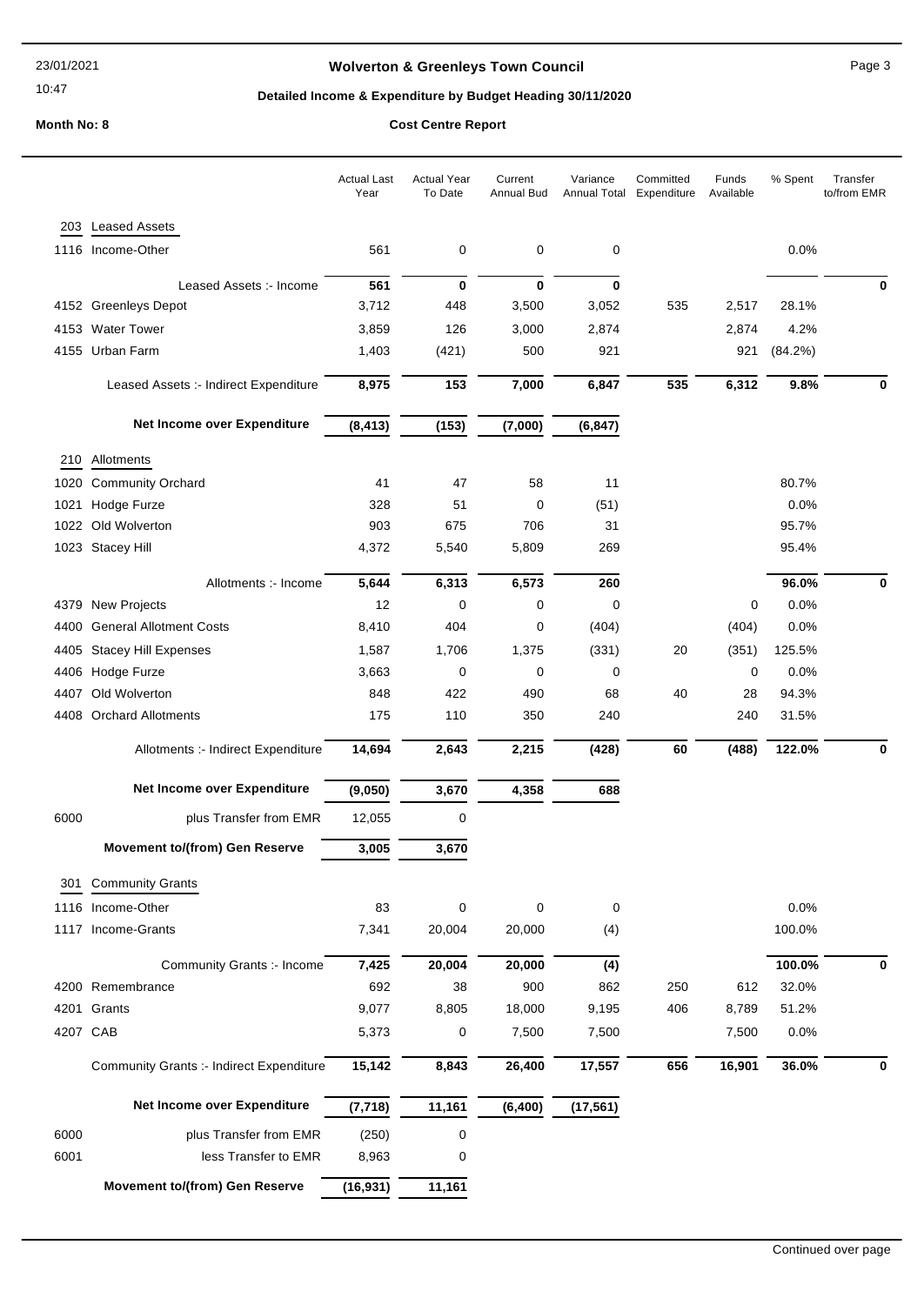# **Wolverton & Greenleys Town Council** Magnetic Page 4

# **Detailed Income & Expenditure by Budget Heading 30/11/2020**

|      |                                                 | <b>Actual Last</b><br>Year | <b>Actual Year</b><br>To Date | Current<br>Annual Bud | Variance       | Committed<br>Annual Total Expenditure | Funds<br>Available | % Spent    | Transfer<br>to/from EMR |
|------|-------------------------------------------------|----------------------------|-------------------------------|-----------------------|----------------|---------------------------------------|--------------------|------------|-------------------------|
| 305  | <b>Community Projects</b>                       |                            |                               |                       |                |                                       |                    |            |                         |
|      | 1002 BIB income                                 | 425                        | 0                             | 0                     | 0              |                                       |                    | 0.0%       |                         |
| 1100 | Income-Newsletter & Adverts                     | 3,731                      | 449                           | 3,800                 | 3,351          |                                       |                    | 11.8%      |                         |
| 1116 | Income-Other                                    | 563                        | 0                             | 0                     | 0              |                                       |                    | 0.0%       |                         |
|      | 1125 Hodge Lea Meeting Place                    | 6,271                      | 875                           | 4,500                 | 3,625          |                                       |                    | 19.4%      |                         |
|      | Community Projects :- Income                    | 10,990                     |                               |                       |                |                                       |                    | 15.9%      | 0                       |
|      | 4273 MK12 Partnership                           | 0                          | 1,324<br>0                    | 8,300<br>2,500        | 6,976<br>2,500 | 1,150                                 | 1,350              | 46.0%      |                         |
|      |                                                 |                            |                               |                       |                |                                       |                    |            |                         |
|      | <b>Community Projects :- Direct Expenditure</b> | $\bf{0}$                   | 0                             | 2,500                 | 2,500          | 1,150                                 | 1,350              | 46.0%      | $\bf{0}$                |
| 4209 | BIB                                             | 3,943                      | 0                             | 0                     | 0              |                                       | 0                  | 0.0%       | 13                      |
| 4230 | <b>Floodlight Running Costs</b>                 | 398                        | 120                           | 500                   | 380            |                                       | 380                | 24.0%      |                         |
| 4231 | Digital Inclusion                               | 3,575                      | (59)                          | 1,000                 | 1,059          | 1,200                                 | (141)              | 114.1%     |                         |
| 4235 | <b>Newsletter Costs</b>                         | 17,349                     | 12,740                        | 17,900                | 5,160          |                                       | 5,160              | 71.2%      |                         |
| 4261 | Hodge Lea Meeting Place                         | 15,155                     | 2,593                         | 4,500                 | 1,907          | 358                                   | 1,549              | 65.6%      |                         |
| 4262 | Hodge Lea Croft Improvements                    | 36                         | 0                             | 0                     | 0              |                                       | 0                  | 0.0%       |                         |
| 4263 | <b>Greenleys Community Garden</b>               | 6,390                      | 0                             | 0                     | 0              | (1,025)                               | 1,025              | 0.0%       |                         |
| 4315 | Equipmt Purchase & Maint.                       | 29                         | 0                             | 0                     | 0              |                                       | 0                  | 0.0%       |                         |
| 4379 | <b>New Projects</b>                             | 1,513                      | 1,203                         | 15,000                | 13,797         | 38                                    | 13,759             | 8.3%       | 195                     |
|      | Community Projects :- Indirect Expenditure      | 48,388                     | 16,597                        | 38,900                | 22,303         | 571                                   | 21,732             | 44.1%      | 208                     |
|      | Net Income over Expenditure                     | (37, 398)                  | (15, 273)                     | (33, 100)             | (17, 827)      |                                       |                    |            |                         |
| 6000 | plus Transfer from EMR                          | 8,105                      | 208                           |                       |                |                                       |                    |            |                         |
| 6001 | less Transfer to EMR                            | 900                        | 0                             |                       |                |                                       |                    |            |                         |
|      | <b>Movement to/(from) Gen Reserve</b>           | (30, 193)                  | (15,065)                      |                       |                |                                       |                    |            |                         |
| 310  | <b>Community Events</b>                         |                            |                               |                       |                |                                       |                    |            |                         |
|      | 1105 Income-Twinning                            | 300                        | 0                             | 1,000                 | 1,000          |                                       |                    | 0.0%       | 300                     |
|      | 1106 Income - Fireworks                         | 1,247                      | 0                             | 2,300                 | 2,300          |                                       |                    | 0.0%       |                         |
|      | 1107 Income - Town Trail App                    | $\Omega$                   | 0                             | 500                   | 500            |                                       |                    | 0.0%       |                         |
|      | 1108 Income-New projects                        | 3,928                      | (350)                         | 0                     | 350            |                                       |                    | $0.0\%$    |                         |
|      | 1109 Income - Summer Festival                   | 670                        | (40)                          | 0                     | 40             |                                       |                    | 0.0%       |                         |
|      | 1116 Income-Other                               | 11,252                     | 0                             | 0                     | 0              |                                       |                    | 0.0%       |                         |
|      | Community Events :- Income                      | 17,397                     | (390)                         | 3,800                 | 4,190          |                                       |                    | (10.3%)    | 300                     |
|      | 4274 Summer Festival                            | 5,184                      | 519                           | (5,000)               | (5, 519)       | 1,751                                 | (7, 270)           | $(45.4\%)$ | 189                     |
|      | 4275 Town Twinning                              | 1,339                      | 50                            | 2,500                 | 2,450          |                                       | 2,450              | 2.0%       |                         |
|      |                                                 |                            |                               |                       |                |                                       |                    |            |                         |
|      | 4277 Fireworks                                  | 7,822                      | 1,563                         | 10,000                | 8,438          | 1,543                                 | 6,895              | 31.1%      |                         |
|      | 4278 Lantern Festival                           | 5,149                      | 1,821                         | 5,140                 | 3,319          |                                       | 3,319              | 35.4%      | 849                     |
| 4379 | New Projects                                    | 900                        | 0                             | 0                     | 0              | 2,978                                 | (2,978)            | 0.0%       |                         |
|      | <b>Community Events :- Indirect Expenditure</b> | 20,395                     | 3,953                         | 12,640                | 8,687          | 6,272                                 | 2,415              | 80.9%      | 1,038                   |
|      | Net Income over Expenditure                     | (2,998)                    | (4, 343)                      | (8, 840)              | (4, 497)       |                                       |                    |            |                         |
| 6000 | plus Transfer from EMR                          | (1, 442)                   | 1,038                         |                       |                |                                       |                    |            |                         |
| 6001 | less Transfer to EMR                            | 0                          | (574)                         |                       |                |                                       |                    |            |                         |
|      |                                                 |                            |                               |                       |                |                                       |                    |            |                         |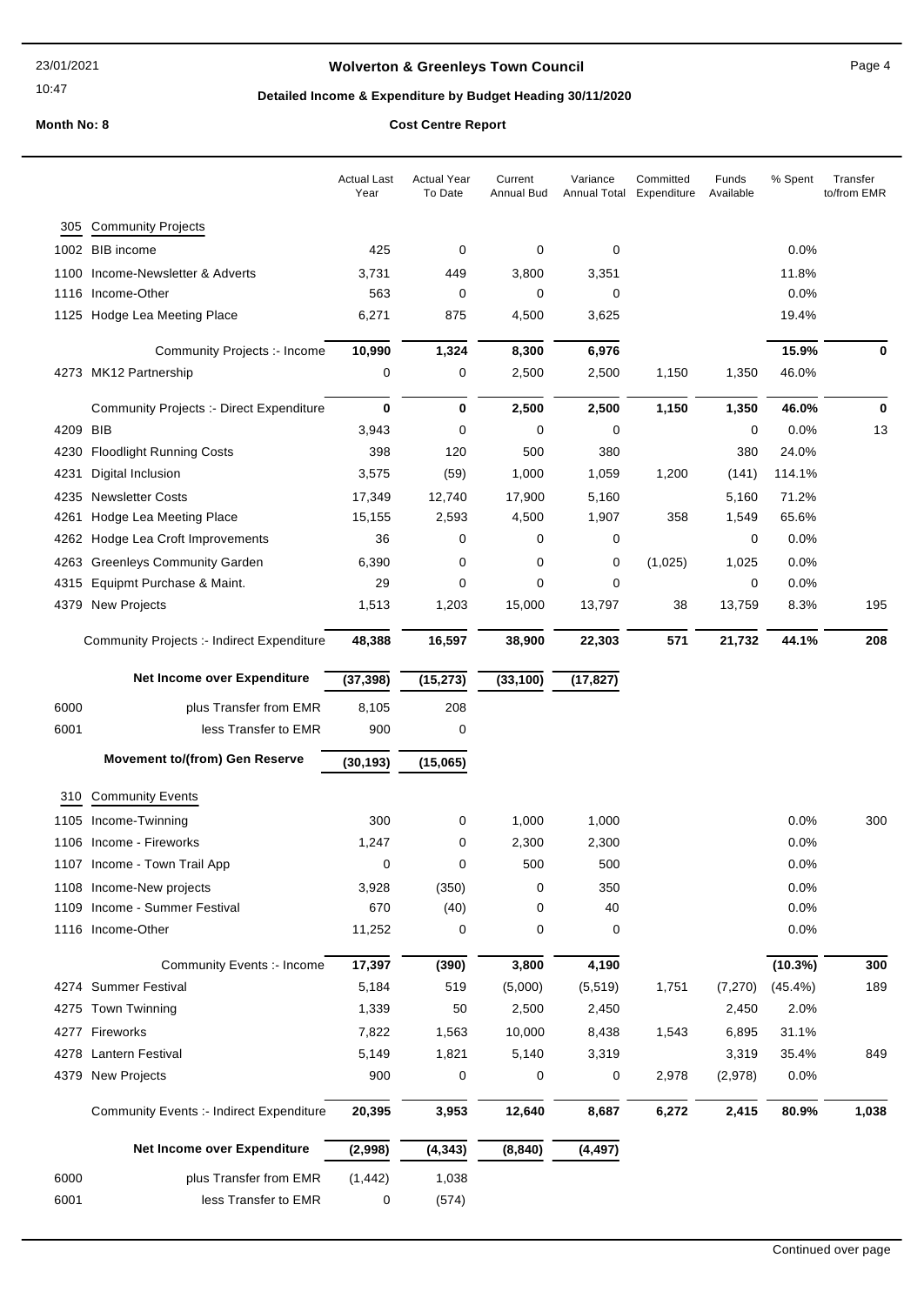# **Wolverton & Greenleys Town Council Page 5** Page 5

# **Detailed Income & Expenditure by Budget Heading 30/11/2020**

|          |                                              | <b>Actual Last</b><br>Year | <b>Actual Year</b><br>To Date | Current<br><b>Annual Bud</b> | Variance<br>Annual Total | Committed<br>Expenditure | Funds<br>Available | % Spent | Transfer<br>to/from EMR |
|----------|----------------------------------------------|----------------------------|-------------------------------|------------------------------|--------------------------|--------------------------|--------------------|---------|-------------------------|
|          | <b>Movement to/(from) Gen Reserve</b>        | (4, 440)                   | (2,731)                       |                              |                          |                          |                    |         |                         |
| 401      | Town Upkeep                                  |                            |                               |                              |                          |                          |                    |         |                         |
|          | 1116 Income-Other                            | 1,992                      | 0                             | 0                            | 0                        |                          |                    | 0.0%    |                         |
|          | Town Upkeep :- Income                        | 1,992                      | 0                             | $\bf{0}$                     | 0                        |                          |                    |         | 0                       |
| 4209 BIB |                                              | 0                          | 2,103                         | 2,500                        | 397                      | 45                       | 352                | 85.9%   | 333                     |
|          | 4302 Dog Waste Collection                    | 10,102                     | 7,611                         | 13,000                       | 5,389                    |                          | 5,389              | 58.5%   |                         |
|          | 4310 Caretaker Costs                         | 505                        | 194                           | 400                          | 206                      |                          | 206                | 48.5%   |                         |
| 4315     | Equipmt Purchase & Maint.                    | 56,911                     | 0                             | 0                            | 0                        |                          | 0                  | 0.0%    |                         |
|          | 4316 Planting                                | 12,106                     | 15,110                        | 13,160                       | (1,950)                  |                          | (1,950)            | 114.8%  |                         |
| 4319     | <b>Weed Machine Operation</b>                | 680                        | 0                             | 0                            | 0                        |                          | $\mathbf 0$        | 0.0%    |                         |
| 4320     | Vehicle Running Costs                        | 2,637                      | 1,921                         | 2,800                        | 879                      |                          | 879                | 68.6%   |                         |
|          | 4379 New Projects                            | 6,092                      | 0                             | 0                            | 0                        |                          | $\mathbf 0$        | 0.0%    |                         |
|          | Town Upkeep :- Indirect Expenditure          | 89,034                     | 26,940                        | 31,860                       | 4,920                    | 45                       | 4,875              | 84.7%   | 333                     |
|          | Net Income over Expenditure                  | (87, 042)                  | (26, 940)                     | (31, 860)                    | (4,920)                  |                          |                    |         |                         |
| 6000     | plus Transfer from EMR                       | 59,621                     | 333                           |                              |                          |                          |                    |         |                         |
| 6001     | less Transfer to EMR                         | 0                          | 240                           |                              |                          |                          |                    |         |                         |
|          | <b>Movement to/(from) Gen Reserve</b>        | (27, 421)                  | (26, 847)                     |                              |                          |                          |                    |         |                         |
| 405      | Town Upkeep-Projects                         |                            |                               |                              |                          |                          |                    |         |                         |
| 4315     | Equipmt Purchase & Maint.                    | 0                          | 910                           | 0                            | (910)                    |                          | (910)              | 0.0%    |                         |
| 4370     | Christmas Lights                             | 13,197                     | 19,159                        | 16,000                       | (3, 159)                 | 5,029                    | (8, 188)           | 151.2%  | 189                     |
| 4379     | <b>New Projects</b>                          | 17,601                     | 3,653                         | 0                            | (3,653)                  |                          | (3,653)            | 0.0%    |                         |
| 4385     | <b>Bloomer Siting &amp; Town Trail</b>       | 936                        | 0                             | $\mathbf 0$                  | 0                        |                          | 0                  | 0.0%    |                         |
|          | 4386 Directional Signage                     | 48                         | 0                             | 0                            | 0                        |                          | 0                  | 0.0%    |                         |
|          |                                              |                            |                               |                              |                          |                          |                    |         |                         |
|          | Town Upkeep-Projects :- Indirect Expenditure | 31,782                     | 23,722                        | 16,000                       | (7, 722)                 | 5,029                    | (12, 751)          | 179.7%  | 189                     |
|          | <b>Net Expenditure</b>                       | (31, 782)                  | (23, 722)                     | (16,000)                     | 7,722                    |                          |                    |         |                         |
| 6000     | plus Transfer from EMR                       | 16,615                     | 189                           |                              |                          |                          |                    |         |                         |
|          | <b>Movement to/(from) Gen Reserve</b>        | (15, 167)                  | (23, 533)                     |                              |                          |                          |                    |         |                         |
|          | 500 Council                                  |                            |                               |                              |                          |                          |                    |         |                         |
|          | 1195 Community infrastructure Inc            | 5,000                      | 0                             | 0                            | $\mathbf 0$              |                          |                    | 0.0%    |                         |
|          | Council :- Income                            | 5,000                      | 0                             | 0                            | 0                        |                          |                    |         | 0                       |
|          | 4119 Insurance                               | 4,170                      | 3,233                         | 4,896                        | 1,663                    |                          | 1,663              | 66.0%   |                         |
|          | 4315 Equipmt Purchase & Maint.               | 0                          | 1,090                         | 0                            | (1,090)                  | 18                       | (1, 108)           | 0.0%    |                         |
|          | 4500 Crime Prevention and Environme          | 13,211                     | 8,061                         | 13,000                       | 4,939                    | 180                      | 4,759              | 63.4%   |                         |